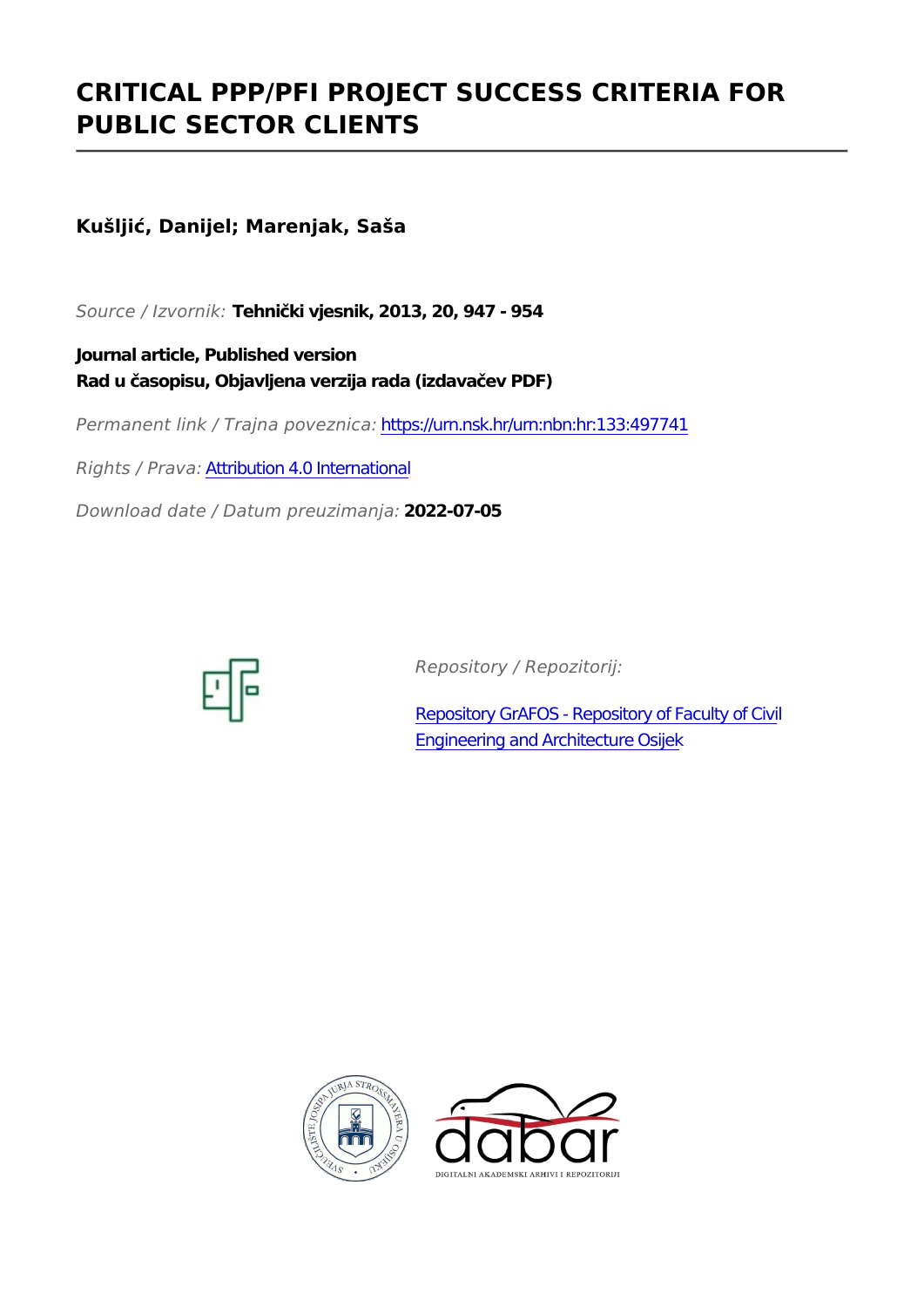ISSN 1330-3651 (Print), ISSN 1848-6339 (Online) UDC/UDK 334.722:65.011.4

# **CRITICAL PPP/PFI PROJECT SUCCESS CRITERIA FOR PUBLIC SECTOR CLIENTS**

# *Danijel Kušljić, Saša Marenjak*

Original scientific paper

This paper examines PPP/PFI project success measuring concept for Public sector Clients. Relevant PPP/PFI project characteristics and generic project success measuring aspects have been recognized. Public sector Client is recognized as important PPP/PFI project stakeholder who has immense interest to measure project's success. Current research practice of measuring PPP/PFI projects has been scarce with considerable inherited limitations. Proposed hypothesis states that is possible to identify relevant success criteria and structure success dimensions of PPP/PFI projects for Public sector Clients. Interpretation of these dimensions has been presented and recommendations for further research are proposed.

*Keywords: client, criteria, dimensions, PFI, PPP, project success, success evaluation*

#### **Kritični kriteriji uspjeha JPP/PFI projekata za naručitelje**

Izvorni znanstveni rad

Ovaj rad istražuje koncept mjerenja uspjeha JPP/PFI projekata za naručitelje. Prepoznate su relevantne karakteristike JPP/PFI projekata i bitni općeniti aspekti mjerenja uspjeha. Naručitelj je identificran kao važni sudionik JPP/PFI projekata koji ima veliki interes za mjerenje uspjeha projekata. Trenutna istraživačka praksa mjerenja uspjeha JPP/PFI projekata je oskudna s prisutnim velikim ograničenjima. Predložena hipoteza rada navodi da je moguće identificirati relevantne kriterije i dimenzije uspjeha JPP/PFI projekata za naručitelje. Prezentirana je analiza definiranih dimenzija te su navedene preporuke za daljnja istraživanja.

*Ključne riječi: dimenzije, JPP, kriteriji, naručitelj, ocjena uspjeha, PFI, uspjeh projekta*

#### **1 Introduction**

Public Private Partnership (PPP) is a partnership between the public sector and the private sector for the purpose of delivering a project or a service traditionally provided by the public sector [1]. Two main forms of PPP can be distinguished: PPPs of a purely contractual nature, in which the partnership between the public and the private sector is based solely on contractual links, and PPPs of an institutional nature, involving cooperation between the public and the private sector within a distinct entity [2]. Contractual PPPs can be further distinguished as "Concession model" which is characterised by the direct link that exists between the private partner and the final End user and "Private Finance Initiative (PFI) model" in which the remuneration for the private partner does not take the form of charges paid by the End users of the works or of the service, but of regular payments by the public partner. Public sector Clients have a role of employer with the goal of delivering public service to End user and private sector subjects have a role of Contractor with the task of providing services specified in PPP contract to the Public sector Client [3]. Government's objective is to deliver world class public services and to achieve the sustained increases in investment and matching reforms are needed to deliver efficient and responsive services, which meet public expectations throughout the country [4]. Strong and dependable public services lay the foundations for a flexible and productive economy and they also promote opportunity and security for all, helping to tackle poverty and social exclusion and improving the quality of life. It can be stated that public sector has a generic tendency to improve success of PPP/PFI projects which are important leverages to achieve public sector objectives. There are still no accepted frameworks for assessing project success and there is no agreement on a standard, or even an operative

identified and development of an evaluation template for retrospectively assessing the success of PFI schemes is recommended [7, 8, 9]. **1.1 Research methodology**

framework for assessing project success [5, 6]. Need for further research of measuring PFI project's success is

Research hypothesis states that it is possible to measure success of PFI projects for Public sector Clients and to identify relevant criteria and structure dimensions for success evaluation of PFI projects for Clients. Research constraints are extent of literature review for development of generic set of success criteria and limited Croatian practice of PFI model application for delivering public service that leads to moderate Public sector Client's familiarity with PFI concept for structuring success dimensions. Research methods of analysis, synthesis, survey and statistical data analysis which encompass descriptive statistics and multi-criteria statistical analysis – factor method are applied for hypothesis conformation. Recognition of important success determinants of PFI project success for Public sector Clients is conducted with application of analysis method which implies analysis of complex concepts to their simpler constituent's parts and study of each part itself and in relation to other parts. Identification of relevant success criteria is conducted with application of synthesis method which implies merger of parts or elements or simple constructs in the whole constructs. Statistical analysis and survey with questionnaires with visual analogue scale (VAS) based on licert scale  $(1 \div 7)$ has been applied for critical success criteria identification and dimension structuring in accordance with present research practice. Questionnaires have been delivered to population subjects by electronic mail and survey has been conducted from June to August 2011. Research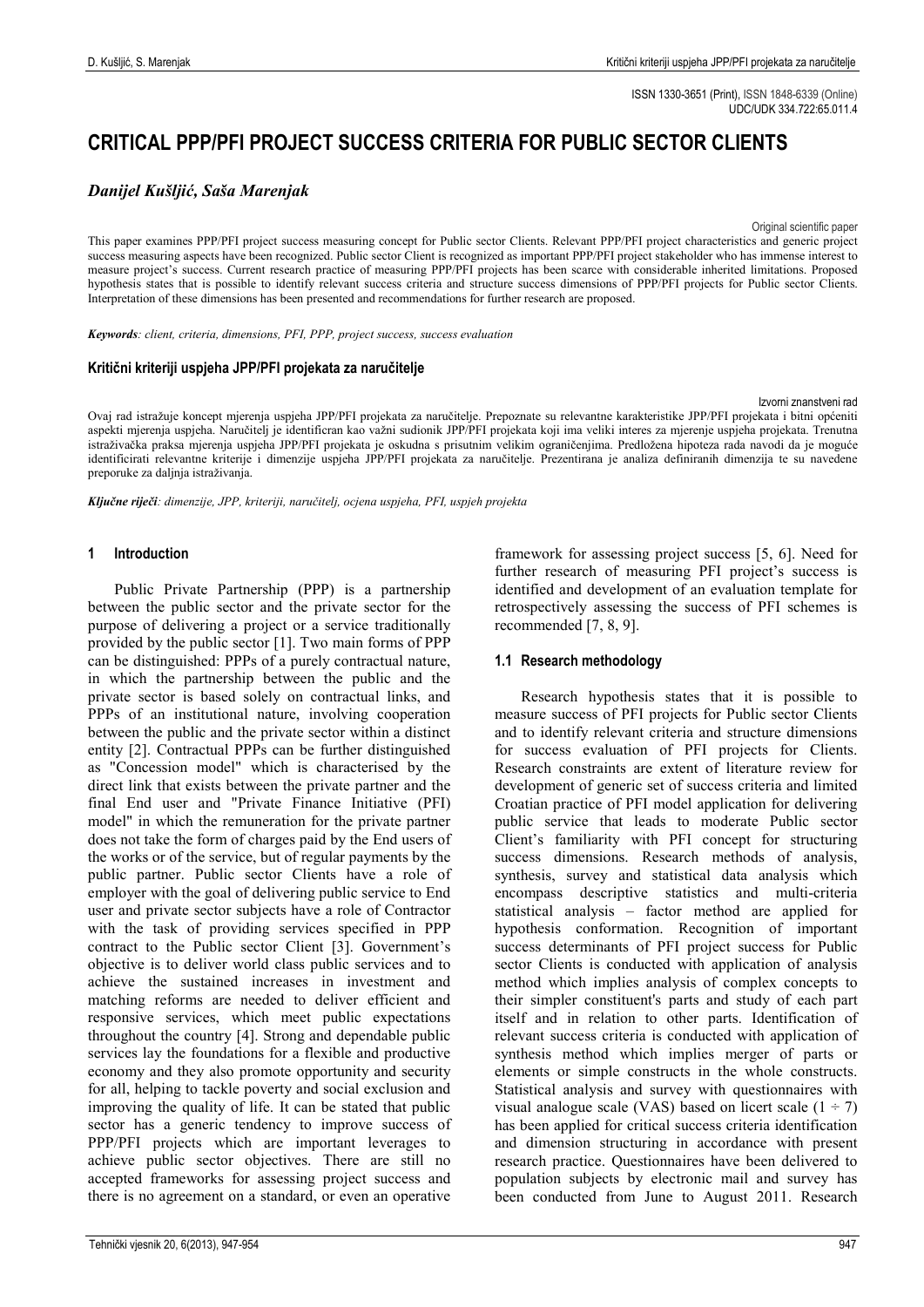population contains 106 Public sector Client's representatives familiar with PFI concept and 38 representatives responded to survey which is 35,8 % response rate. Reliability of data in questionnaires is assessed using the Cronbac'h alpha coefficient whose value is 0,93 and is acceptable.

#### **2 PPP/PFI concept analysis**

Private Finance Initiative (PFI) is used for delivery of roads, bridges, hospitals, schools, prisons, police stations, government departments, social housing, waste projects, IT projects and buildings of similar purpose [10]. PFI is generally used for projects whose aim is to deliver noncommercial public service which is not payable for private sector [10, 11]. Centre of every PFI project is the main Contract [4, 12]. PFI contracts are usually concluded to period longer than 25 years and usually up to 30 years [10, 13, 14]. Generic contract structure of PFI project and

associated stakeholders is presented in Fig. 1. PFI project life cycle encompasses feasibility stage, procurement and contracting stage and contract management stage [11]. Since building and associated services are the main object of PFI project these stages are aligned with building life cycle stages that consist of acquisition, use and maintenance, renewal and adaption and disposal of building [15]. In this model Contractor is obligated to deliver requested services over entire contract period [13]. Remuneration for the private partner takes the form of regular payments by the public partner.

These payments may be fixed, but may also be calculated in a variable manner, on the basis, for example, of the availability of the works or the related services, or even the level of use of the works [2]. Private finance contracts are built around a performance regime that outlines service levels and applies penalties to providers if they fail to deliver them [10].



Payment regime in PFI and traditional procurement is shown in Fig. 2. Focuses of PPP/PFI project are on output specification of services, risks allocation and integrating design, construction and maintenance phases [14]. Output specifications are the main mechanism for protecting Clients interest in PPP/PFI project [14]. Client is

responsible for risks identification and evaluation in PPP/PFI projects which result in proposed risk allocation matrix [16]. Whole life costs analysis which is essential for PPP/PFI models also encourages better quality of design solutions and quality of construction works due to the fact that Contractor is responsible for maintenance and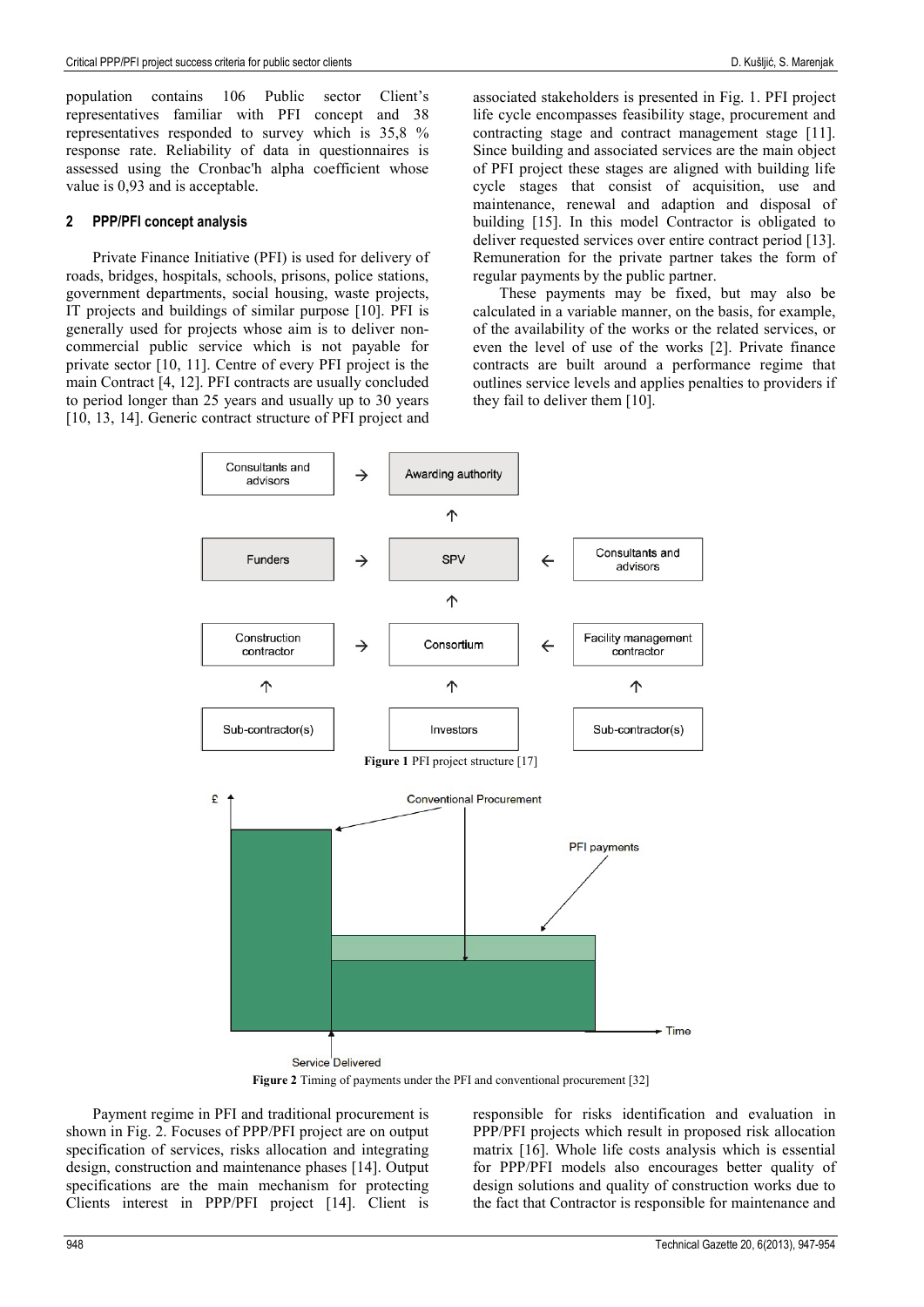administration of the facility during long term contract period [13]. Client is a public sector authority that initiates and conducts realization of PFI project [3, 17]. The prime responsibility of the public sector is to ensure value for money for society and the main aim is to realise cost effective infrastructure and public services [1]. The Client is under a constant obligation to secure best value with PFI project [12]. In this model most important stakeholder for Public sector Clients is End user for whom PFI project is realized. Important stakeholders for Public sector Clients in PFI model are also politicians, media and public [18]. It can be stated that prime goal for Public sector Client is to deliver public service to End user.

### **3 Measuring project success**

Success is the achieving of the result that is wanted or hoped [19]. Project success is difficult to define and trying to explain the meaning of project success can be compared with the attempt of a group of individuals to achieve the definition of good art [20, 21]. Concept of project success is still indefinitely defined in construction industry [22]. Present research does not contain a consensus about determinant of project success and there is still no commonly accepted framework for evaluating project success [6]. Project success can be evaluated only when valorisation criteria are adequately defined [23]. Criterion is a principle or standard by which something may be judged or decided [24]. Decision about project success or failure is based on achieved results measured when applying certain success criteria [25]. Measuring project success is recognized as a multidimensional concept [5, 6, 22, 26]. Consequently project success should not be measured by applying only one criterion, but success evaluation should encompass different criteria and aspects of success [27]. Diversity and number of success criteria has led to the possibility of grouping criteria in several clusters with common determinants [28]. It is possible to determine relationship between success criteria and dimensions in a manner that dimensions represent clustering framework where success is evaluated by applying certain success criteria. Correlation between adequate success criteria and project type is presented and importance of respective criteria is different for different projects [5, 6, 29, 30]. Perception of project success differs depending on point of view and project success has a different meaning for different stakeholders [20, 22, 27, 29, 30].

### **3.1 Current research practice of measuring PPP/PFI project success for public sector clients**

Insufficiently has been written about measuring the success of PFI projects apart from few expertise and research remarks. Expertise in United Kingdom [4, 31, 32] states that success of PFI project for Public sector Clients means delivering public service to End user during contract period in accordance with contract conditions, A PFI project can be described as successful if it delivers value for money in the form of cost effective, reliable and timely services at agreed prices and to agreed quality, as defined in the contract. Appliance of value for

money concept for measuring success leaves open issues of embracing all important aspects of PFI project success for Client, vaguely results interpretation of respective success criteria and ambiguity importance of each criterion for Client. Expertise in United Kingdom [33] states that majority of PPP/PFI reports contains statement about success or failure of considered projects. It can be recognized that there is no further elaboration on what basis those kinds of statements are made. According to [17] in PPP/PFI project different stakeholders apply different criteria for success evaluation and Clients in assessing PPP/PFI project success consider project delivery on schedule, in line with budget, according to specifications and End user opinion. It can be recognized that use of these criteria for measuring success leaves open issues like those of value for money appliances, etc.

#### **4 Success criteria for PPP/PFI project public sector clients**

Due to the prior research [34] the authors have examined relationship of PPP/PFI project characteristics, Client's interest in project and important project success measuring aspects which result in reorganization of PPP/PFI project's representative success criteria for Public sector Clients. Those findings are used as preliminary base for development of generic set of success criteria as follows. Since successful PPP/PFI project implies cost effectiveness [31] and the cost of PFI project for Client is anticipated in Public Sector Comparator with appliance of economical analysis in the form of Net Present Value, success criteria "Economical effectiveness (EF)" is identified. "Financial effectiveness (FE)" is often considered an aspect of PPP/PFI projects [35] and it is recognized as success criterion. Effective procurement is one of key success factors for PPP/PFI projects [36] and duration of this procurement process is identified as success criterion "Date of PFI contract signature (DCS)". Since successful PPP/PFI project implies timely services [31] and it is important for Client that service provision begins according to plan [13], success criterion "Starting date of operation (SDO)" is identified. Clear service specification if key for successful PPP/PFI project [14] and success criterion "Required services definition (RSD)" is identified. Adequate design solution is essential for successful PPP/PFI project [37] and success criterion "Specification achievement (SA)" is identified. Contractor's ability to provide service and associated effectiveness is essential for successful PPP/PFI project [7] and success criterion "Usage effectiveness (UE)" is identified. Due to application of output specifications in PPP/PFI projects encourage innovations [10], success criterion "Innovation level (IL)" is identified. In number of research PPP/PFI projects are recognized as successful if high satisfaction levels are present [33]. As a result of considerable correlation between project success and Client satisfaction [6] success criterion "Client satisfaction (CS)" is identified. "End User satisfaction (EUS)" is essential for a successful PPP/PFI project [38] and it is identified as a success criterion. For reason that project applicability components are one of key success factors for PPP/PFI projects [36] which influence Contractor's engagement in fulfilling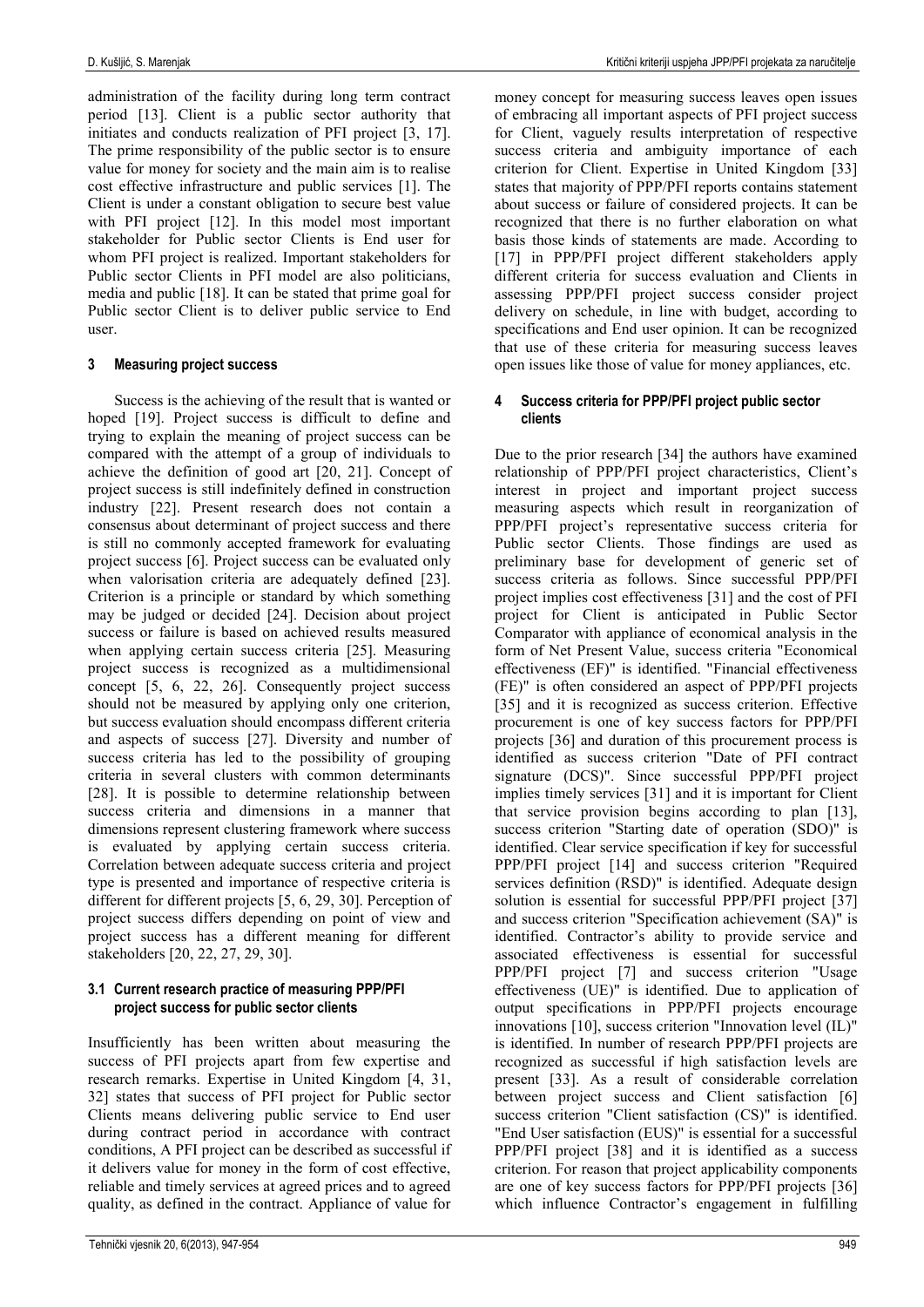contract obligations, "Contractor satisfaction (CS)" is identified as a success criterion. Public sector Client is responsible for defining PPP/PFI project goals and fulfillment of project requirements to assure delivery of public interest [39] and "Long-term development of public service (LDPS)" is identified as a success criterion. When evaluating PPP/PFI projects achievement of strategic benefits should be considered [10] and because this is associated with Client's political goals "Client's political goals fulfilment (CPGF)" is identified as a success criterion. Complexity of PPP project is increasing and need for development of new regulatory instruments exists [40] so "Contribution to Legal/Institutional framework development (CLIFD)" is identified as a success criterion. Since importance of whole life learning and knowledge acquiring is recognized in construction industry [41] and knowledge management is recognized as key for long-term PPP success [42] "Knowledge generation level (KGL)" is identified as a success criterion. Environmental influence is one of construction projects success criteria [29] and PPP/PFI projects are extremely complex and long-term [43] so "Environmental acceptance (EA)" is identified as a success criterion. Public sector finance source is public budget which is generated with taxpayer's obligation [16] spending strategy, including PPP/PFI projects realization, represent public interest and "Taxpayers approval (TA)" is identified as a success criterion. Due to most of public

sector activity being based on "Political support (PS)" [21] and PPP projects are highly exposed to political risks [16] this is identified as a success criterion. Due to the fact that the success of establishment, realization and development of PPP requires a wide public support [44] and the media are the main means of mass communication (television, radio, and newspapers) regarded collectively [19] success criterion "Media picture (MP)" is identified. Since project realization with appliance of public-private partnership has the objective of attracting private finance and know-how [1] success criterion "Market status (MS)" is identified.

# **4.1 Important success criteria for Clients**

Mean importance values for success criteria are applied in similar researches [28, 36]. Mean importance for PPP/PFI project success criteria range from 4,257883 to 5,892472. For whole Client's population with 99 % statistical significance every criterion will have mean importance in upper half of VAS scale. It can be stated that all identified criteria are adequately significant for Clients and all criteria should be used to evaluate success of PPP/PFI project. Only by applying all of these criteria complete success of PPP/PFI project for Client can be perceived and evaluated. Descriptive statistics for survey results is presented in Tab. 1.

|                                                                   | Mean     | Rank | Confidence<br>99,000 % | Confidence<br>99,000 % | Std. Dev. | Std. Error. |
|-------------------------------------------------------------------|----------|------|------------------------|------------------------|-----------|-------------|
| Economical effectiveness (EF)                                     | 5.833851 | 3    | 5,429564               | 6.238138               | 0.917797  | 0,148886    |
| Financial effectiveness (FE)                                      | 5,403468 | 9    | 4,899479               | 5,907456               | 1,144134  | 0,185603    |
| Date of PFI contract signature (DCS)                              | 4,257883 | 20   | 3.682892               | 4.832875               | 1,305323  | 0.211751    |
| Starting date of operation (SDO)                                  | 4,925637 | 16   | 4,391767               | 5,459508               | 1,211972  | 0.196608    |
| Required services definition (RSD)                                | 5.892472 |      | 5,494930               | 6,290015               | 0,902485  | 0,146402    |
| Specification achievement (SA)                                    | 5,605994 | 6    | 5,110312               | 6,101677               | 1,125279  | 0,182544    |
| Usage effectiveness (UE)                                          | 5.892210 |      | 5.445126               | 6,339294               | 1.014953  | 0,164647    |
| Innovation level (IL)                                             | 4,738710 | 18   | 4.213077               | 5,264344               | 1.193273  | 0,193574    |
| Client satisfaction (CS)                                          | 5,627898 |      | 5,239151               | 6.016645               | 0,882518  | 0,143163    |
| End User satisfaction (EUS)                                       | 5,678818 | 5    | 5,276682               | 6,080953               | 0,912913  | 0,148094    |
| Contractor satisfaction (CS)                                      | 5,305065 | 12   | 4,897063               | 5.713067               | 0,926230  | 0,150254    |
| Long-term development of public service (LDPS)                    | 5,473865 |      | 5.047309               | 5.900421               | 0.968350  | 0,157087    |
| Client's political goals fulfillment (CPGF)                       | 4,464641 | 19   | 3,783894               | 5,145389               | 1,545407  | 0,250698    |
| Contribution to Legal/Institutional framework development (CLIFD) | 4,753849 | 17   | 4,213925               | 5,293774               | ,225715   | 0,198837    |
| Knowledge generation level (KGL)                                  | 5.325179 | 11   | 4.872334               | 5.778024               | 1.028030  | 0,166769    |
| Environmental acceptance (EA)                                     | 5,264761 | 13   | 4.814809               | 5,714713               | 1,021463  | 0,165703    |
| Taxpayers approval (TA)                                           | 5,443218 | 8    | 5.034201               | 5.852235               | 0,928534  | 0,150628    |
| Political support (PS)                                            | 5,040871 | 15   | 4,577259               | 5,504483               | 1.052474  | 0,170734    |
| Media picture (MP)                                                | 5,120699 | 14   | 4,644670               | 5,596728               | 1,080662  | 0,175307    |
| Market status (MS)                                                | 5,375858 | 10   | 4,905028               | 5,846688               | 1,068860  | 0,173392    |

**Table 1** Survey respondent's perception of the relative importance of success criteria in PPP/PFI projects

# **5 PPP/PFI project success dimensions for public sector clients**

Inherited clustering structure of presented criteria is identified by application of multi-criteria statistical analysis "factor method". Correlation matrix of 20 community variables from the research survey data was calculated, as shown in Tab. 2. The value of the Bartlett test of sphericity is large in total of 627.360 and associated significance level was small suggesting that the population correlation matrix is not an identity matrix. All the variables demonstrate a significant correlation at the 5

% level, suggesting that there is no need to eliminate any of the variables for the principal component analysis. The value of the KMO statistic is 0,617, which is according to similar researches [5, 26, 36] satisfactory for factor analysis. Principal component analysis produced six factors with eigenvalues greater than 1,000 explaining total of 79,0546 % of the variance, as shown in Tab. 3. Based on Kaiser Criterion all of six factors can be used in further analysis and Varimax raw rotation is applied for obtaining clearer view of factor structures and easier factor interpretation.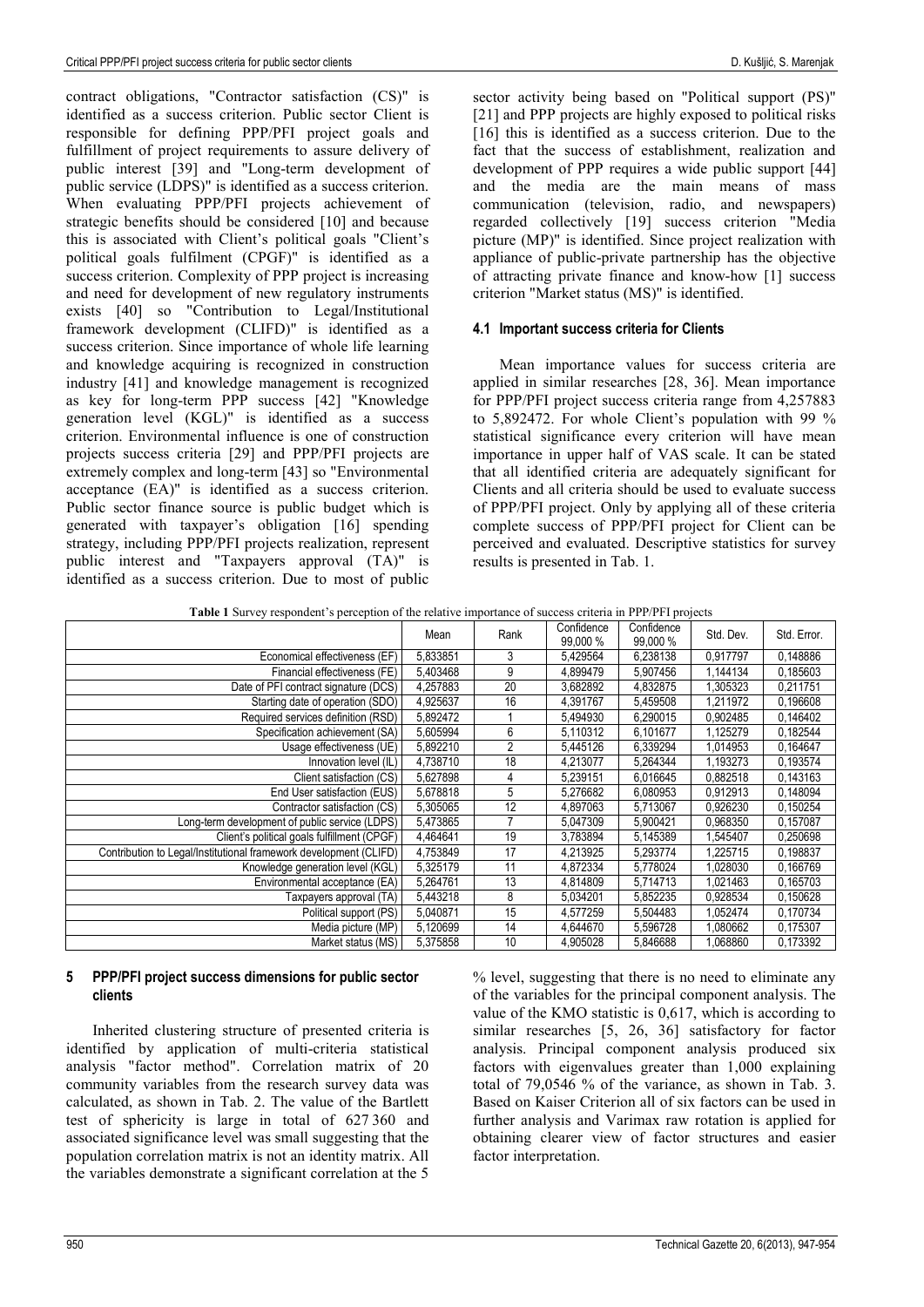| <b>Table 2</b> Correlation matrix of factor analysis |
|------------------------------------------------------|
|------------------------------------------------------|

|              | <b>Table 4</b> Correlation matrix of factor analysis |             |                                                                     |                                      |            |                     |       |               |           |                         |                    |             |             |              |       |       |                    |           |       |           |
|--------------|------------------------------------------------------|-------------|---------------------------------------------------------------------|--------------------------------------|------------|---------------------|-------|---------------|-----------|-------------------------|--------------------|-------------|-------------|--------------|-------|-------|--------------------|-----------|-------|-----------|
|              | EF                                                   | FE          | <b>DCS</b>                                                          | <b>SDO</b>                           | <b>RSD</b> | SA                  | UE    | IL.           | <b>CS</b> | <b>EUS</b>              | CS                 | <b>LDPS</b> | <b>CPGF</b> | <b>CLIFD</b> | KGL   | EA    | TA                 | <b>PS</b> | ΜP    | <b>MS</b> |
| EF           | 1,000                                                |             |                                                                     |                                      |            |                     |       |               |           |                         |                    |             |             |              |       |       |                    |           |       |           |
| <b>FE</b>    | 0,862                                                | 1,000       |                                                                     |                                      |            |                     |       |               |           |                         |                    |             |             |              |       |       |                    |           |       |           |
| <b>DCS</b>   | 0,442                                                | 0,413       | 1,000                                                               |                                      |            |                     |       |               |           |                         |                    |             |             |              |       |       |                    |           |       |           |
| <b>SDO</b>   | 0.462                                                |             | 0,408 0.659                                                         | 1,000                                |            |                     |       |               |           |                         |                    |             |             |              |       |       |                    |           |       |           |
| <b>RSD</b>   | 0,650                                                | 0,568       | 0,231                                                               | 0,301                                | 1,000      |                     |       |               |           |                         |                    |             |             |              |       |       |                    |           |       |           |
| SA           | 0.499                                                |             | $0,464$ 0,536                                                       | 0,289                                | 0,683      | 1,000               |       |               |           |                         |                    |             |             |              |       |       |                    |           |       |           |
| UE           | 0,532                                                |             | $0,464$   0,293   0,320   0,772                                     |                                      |            | $0,823$ 1,000       |       |               |           |                         |                    |             |             |              |       |       |                    |           |       |           |
| IL           | 0,328                                                |             | $0.354$   0.422   0.189   0.330                                     |                                      |            | 0,417               | 0,237 | 1,000         |           |                         |                    |             |             |              |       |       |                    |           |       |           |
| CS           | 0,444                                                |             | 0,469 0,499 0,310 0,466 0,651 0,444                                 |                                      |            |                     |       | 0,476         | 1,000     |                         |                    |             |             |              |       |       |                    |           |       |           |
| <b>EUS</b>   | 0.402                                                |             | $\mid 0.475 \mid 0.328 \mid 0.195 \mid 0.449 \mid 0.503 \mid 0.494$ |                                      |            |                     |       | 0,337         | 0,665     | 1,000                   |                    |             |             |              |       |       |                    |           |       |           |
| CS           | 0,330                                                |             | 0,386 0,397 0,304 0,339 0,519 0,305 0,450 0,743                     |                                      |            |                     |       |               |           | 0,586                   | 1,000              |             |             |              |       |       |                    |           |       |           |
| LDPS         | 0,434                                                |             | $0,598$ $0,316$ $0,364$ $0,386$                                     |                                      |            | $0,283$ 0,200       |       | 0,213         | 0,428     | 0,485                   | 0,573              | 1,000       |             |              |       |       |                    |           |       |           |
| <b>CPGF</b>  | 0.111                                                |             | $0,176$ 0.380                                                       | $0,008$ 0.322                        |            | 0,466 0,194         |       | $0.235$ 0.538 |           | 0,177                   | 0,442              | 0,395       | 1,000       |              |       |       |                    |           |       |           |
| <b>CLIFD</b> | 0.413                                                |             | 0,465 0,507                                                         | 0,455 0,411 0,434 0,360 0,250 0,396  |            |                     |       |               |           | 0,420                   | $0.313 \mid 0.517$ |             | 0,511       | 1,000        |       |       |                    |           |       |           |
| KGL          | 0,477                                                | 0,620 0,451 |                                                                     | 0.145 0.510 0.511 0.379              |            |                     |       | 0,297         | 0,565     | $0.599$ $0.350$ $0.451$ |                    |             | 0,431       | 0,539        | 1,000 |       |                    |           |       |           |
| EA           | 0,403                                                |             | 0,493 0,382                                                         | $0,257$ 0,458                        |            | $0,481$ 0,363       |       | 0,302         | 0,485     | 0,496                   | 0,429              | 0,664       | 0,545       | 0,531        | 0,624 | 1,000 |                    |           |       |           |
| <b>TA</b>    | 0.563                                                |             | $0.614$ 0.425                                                       | 0,427                                | 0,487      | $0,545$ 0,345 0,304 |       |               | 0,474     | 0,227                   | 0,544              | 0,499       | 0,324       | 0,329        | 0,422 | 0,483 | 1,000              |           |       |           |
| <b>PS</b>    | 0,393                                                |             | 0,359   0,419   0,236   0,322   0,474   0,329   0,224   0,522       |                                      |            |                     |       |               |           | $0.262$ $0.506$ $0.363$ |                    |             | 0,462       | 0,216        | 0,310 |       | $0,532 \mid 0,773$ | 1,000     |       |           |
| MP           | 0,355                                                |             | 0,462 0,466                                                         | $\mid$ 0,352   0,397   0,593   0,504 |            |                     |       | 0,323         | 0,459     | 0,605                   | 0,324              | 0,294       | 0,285       | 0,526        | 0,617 | 0,502 | 0,494              | 0,385     | 1,000 |           |
| ΜS           | 0,533                                                |             | 0,662 0,482 0,399 0,291 0,517 0,365 0,284                           |                                      |            |                     |       |               | 0,625     | 0,540                   | $0,445$ 0.389      |             | 0,210       | 0,310        | 0,646 | 0,411 | 0,521              | 0,362     | 0,667 | 1,000     |

**Table 3** Initial and rotated factors variance explained of PPP/PFI projects success criteria for Public sector Clients

|                |            | Initial eigenvalues |                          | Rotation sums of squared loadings |            |                  |              |  |  |  |
|----------------|------------|---------------------|--------------------------|-----------------------------------|------------|------------------|--------------|--|--|--|
| Factors        | Eigenvalue | % Total variance    | Cumulative<br>eigenvalue | Cumulative %                      | Eigenvalue | % Total variance | Cumulative % |  |  |  |
|                | 9.292632   | 46,46316            | 9.29263                  | 46.4632                           | 3.399965   | 16,9998          | 16,9998      |  |  |  |
| $\overline{2}$ | .596596    | 7.98298             | 10.88923                 | 54,4461                           | 2,978405   | 14,8920          | 31,8918      |  |  |  |
| 3              | 1,394998   | 6,97499             | 12,28423                 | 61,4211                           | 2,966275   | 14,8314          | 46,7232      |  |  |  |
| 4              | 1,251755   | 6,25877             | 13,53598                 | 67,6799                           | 2,819692   | 14,0985          | 60,8217      |  |  |  |
| 5              | 1.173904   | 5.86952             | 14.70988                 | 73,5494                           | 2,545548   | 12,7277          | 73,5494      |  |  |  |
| 6              | 1,101043   | 5,50521             | 15,81093                 | 79,0546                           |            |                  |              |  |  |  |
| 7              | 0.944870   | 4.72435             | 16.75580                 | 83,7790                           |            |                  |              |  |  |  |
| 8              | 0.763907   | 3.81953             | 17.51970                 | 87,5985                           |            |                  |              |  |  |  |
| 9              | 0.573151   | 2,86576             | 18,09286                 | 90,4643                           |            |                  |              |  |  |  |
| 10             | 0,409968   | 2.04984             | 18,50282                 | 92,5141                           |            |                  |              |  |  |  |
| 11             | 0,345186   | 1,72593             | 18,84801                 | 94,2401                           |            |                  |              |  |  |  |
| 12             | 0,283994   | 1,41997             | 19,13200                 | 95,6600                           |            |                  |              |  |  |  |
| 13             | 0,262961   | 1.31480             | 19,39496                 | 96,9748                           |            |                  |              |  |  |  |
| 14             | 0,174327   | 0.87163             | 19,56929                 | 97,8465                           |            |                  |              |  |  |  |
| 15             | 0.141182   | 0.70591             | 19.71047                 | 98,5524                           |            |                  |              |  |  |  |
| 16             | 0.111985   | 0.55992             | 19.82246                 | 99,1123                           |            |                  |              |  |  |  |
| 17             | 0,085354   | 0.42677             | 19,90781                 | 99,5391                           |            |                  |              |  |  |  |
| 18             | 0.057685   | 0.28843             | 19.96550                 | 99,8275                           |            |                  |              |  |  |  |
| 19             | 0,019580   | 0,09790             | 19,98508                 | 99,9254                           |            |                  |              |  |  |  |
| 20             | 0,014923   | 0,07462             | 20,00000                 | 100,0000                          |            |                  |              |  |  |  |

**Table 4** Rotated factor matrix of PPP/PFI projects success criteria for Public sector Clients

|                                                                     | <b>FACTOR 1</b> | <b>FACTOR 2</b> | <b>FACTOR 3</b> | <b>FACTOR 4</b> | <b>FACTOR 5</b> |
|---------------------------------------------------------------------|-----------------|-----------------|-----------------|-----------------|-----------------|
| Usage effectiveness (UE)                                            | 0,876912        |                 |                 |                 |                 |
| Required services definition (RSD)                                  | 0,846953        |                 |                 |                 |                 |
| Specification achievement (SA)                                      | 0,686717        |                 |                 |                 |                 |
| End User satisfaction (EUS)                                         |                 | 0,662243        |                 |                 |                 |
| Clients satisfaction (CS)                                           |                 | 0,630780        |                 |                 |                 |
| Media picture (MP)                                                  |                 | 0,592031        |                 |                 |                 |
| Market status (MS)                                                  |                 | 0,523199        |                 |                 |                 |
| Innovation level (IL)                                               |                 | 0,515107        |                 |                 |                 |
| Contractor satisfaction (CS)                                        |                 | 0,452091        |                 |                 |                 |
| Long-term development of public service (LDPS)                      |                 |                 | 0,755938        |                 |                 |
| Environmental acceptance (EA)                                       |                 |                 | 0,690992        |                 |                 |
| Knowledge generation level (KGL)                                    |                 |                 | 0,630616        |                 |                 |
| Contribution to Legal / Institutional framework development (CLIFD) |                 |                 | 0,620391        |                 |                 |
| Political support (PS)                                              |                 |                 |                 | 0,804779        |                 |
| Client's political goals fulfillment (CPGF)                         |                 |                 |                 | 0,647801        |                 |
| Taxpayers approval (TA)                                             |                 |                 |                 | 0.638944        |                 |
| Starting date of operation (SDO)                                    |                 |                 |                 |                 | 0,832371        |
| Date of PFI contract signature (DCS)                                |                 |                 |                 |                 | 0,602278        |
| Economical effectiveness (EF)                                       |                 |                 |                 |                 | 0,571570        |
| Finance effectiveness (FE)                                          |                 |                 |                 |                 | 0,538176        |
| Expl. Variance                                                      | 3,399965        | 2,978405        | 2,966275        | 2,819692        | 2,545548        |
| Prp. Total                                                          | 0.169998        | 0.148920        | 0.148314        | 0,140985        | 0,127277        |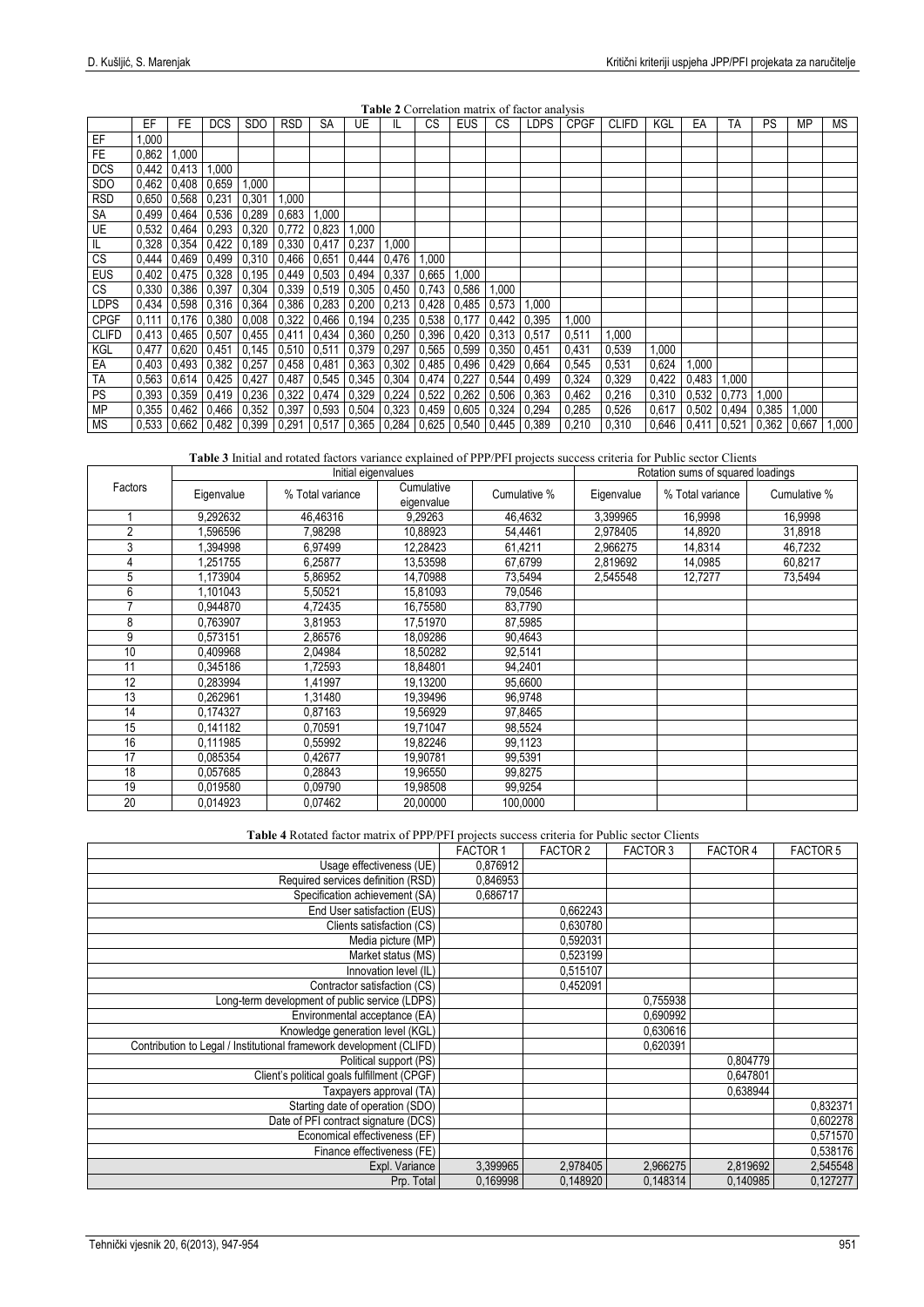Due to favourably inherited factor structures and interpretability, "*five factor*" solution is selected for further analysis. This factor solution retains 73,5494 % of the variance and each variable belongs to certain factor with eigenvalue greater than 0,5000 (except "Contractor satisfaction" criterion that has 0,452091 loading in factor 5 what is relatively close to 0,5000 and due to factor interpretability this criterion is retained) which is acceptable according to similar research [36]. Factor groupings for this solution based on Varimax raw rotation are presented in Tab. 4.

Due to the fact that "*Factor grouping 1*" accounts for 16,9998 % (Tab. 4) of total variances between success criteria and encompasses success criteria "EU" (Tab. 4: significance 0,876912), "RSD" (Tab. 4: significance 0,846953), "SA" (Tab. 4: significance 0,686717) that refers to service aspects it can be recognized that this factor accounts for most of the variances and service is primary domain of interest for Public sector Clients in PPP/PFI projects where preparation and delivery of service has similar importance for Clients. This factor becomes important success dimension for Public sector Client and can be named "Service realization (SR)". Due to the fact that "*Factor grouping 2*" accounts for 14,8920 % (Tab. 4) of total variances between success criteria and encompasses success criteria "EUS" (Tab. 4: significance 0,662243), "CS" (Tab. 4: significance 0,630780) , "MP" (Tab. 4: significance 0,592031), "MS" (Tab. 4: significance 0,523199), "IL" (Tab. 4: significance 0,515107), "CS" (Tab. 4: significance 0,452091) it can be recognized that this factor mostly refers to stakeholder satisfaction and project reputation aspects where End user and self-satisfaction are most important for Client as Contractor's satisfaction has smallest importance for Client. Since reputation is a generally accepted belief [19, 24] and satisfaction is usually associated with positive reputation it is possible to have common consideration of these criteria. This factor becomes important success dimension for Public sector Client and can be named "Public reputation (PR)". Due to the fact that "*Factor grouping 3*"*"* accounts for 14,8314 % (Tab. 4) of total variances between success criteria and encompasses success criteria "LDPS" (Tab. 3: significance 0,755938), "EA" (Tab. 4: significance 0,690992), "KGL" (Tab. 4: significance 0,630616), "CLIFD" (Tab. 4: significance 0,620391) that refers to project contribution to society development, it can be recognized that strategic improvement of public services is most important for Client and other development contributions have similar less importance for Client. This factor becomes important success dimension for Public sector Client and can be named "Public contribution (PC)". Due to the fact that "*Factor grouping 4*" accounts for 14,0985 % (Tab. 4) of total variances between success criteria and encompasses success criteria "PS" (Table 4: significance 0,804779), "CPGF" (Tab. 4: significance 0,647801), "TA" (Tab. 4: significance 0,638944) that refers to political aspects it can be recognized that PPP/PFI project status in political stage has greater importance for Public sector Client than fulfilling political goals with project and obtaining support of taxpayers. This can be explained with history of immense competition between political parties in Croatian society that can be a serious obstacle in capital

projects realization. This factor becomes important success dimension for Public sector Client and can be named "Political reputation (Pol-R)". Due to the fact that "*Factor grouping 5*" accounts for 12,7277 % (Tab. 4) of total variances between success criteria and encompasses success criteria "SDO" (Tab. 4: significance 0,832371), "DCS" (Tab. 4: significance 0,602278), "EF" (Tab. 4: significance 0,571570), "FE" (Tab. 4: significance 0,538176) that refers to efficiency of project delivery it can be recognized that timely beginning of service provision is most important criterion of this PPP/PFI project realization stage for Public sector Client. According to [13] collective analysis of PPP/PFI project time and cost criteria is called "*Project delivery*" and they represent important indicator for Contractor's efficiency in PPP/PFI project. This factor becomes important success dimension for Public sector Client and can be named "Project delivery (PD)".

### **6 Conclusion**

Public sector Clients perceive PPP/PFI procurement as the way to deliver public service and range of benefits to society. Number of criteria can be used to measure success of PPP/PFI projects ranging from traditional success criteria to strategically important criteria and political criteria. It is possible to identify important success criteria for Public sector Clients and to rank the relative importance of these criteria with application of descriptive statistics "*mean score values*" of response data from survey respondents where 20 important success criteria have been recognized. Clustering structures of five factor groupings for these criteria have been identified with application of multi-criteria statistical analysis "*factor method*" and they represent success dimensions of PPP/PFI projects for Public sector Clients which are: Service realization (SR), Public reputation (PR), Public contribution (PC), Political reputation (Pol-R) and Project delivery (PD). This research contributes in understanding of the PPP/PFI projects' success. Further research can focus on important success criteria identification for other key project stakeholders like End users or Contractors. Research focus can also be on modelling success criteria for application on PPP/PFI project success evaluation in the manner to reduce all measured scores to single scale so that the achieved success measured by certain criterion could be comparable. Based on identified and modelled success criteria for all key stakeholders generic regression model for success evaluation (criteria are independent variables and achieved overall success is dependent variable) can be explored which could have huge empirical appliance.

Along with some modifications this model could find application for evaluating success of PPP/PFI projects in EU member states as a common benchmarking tool.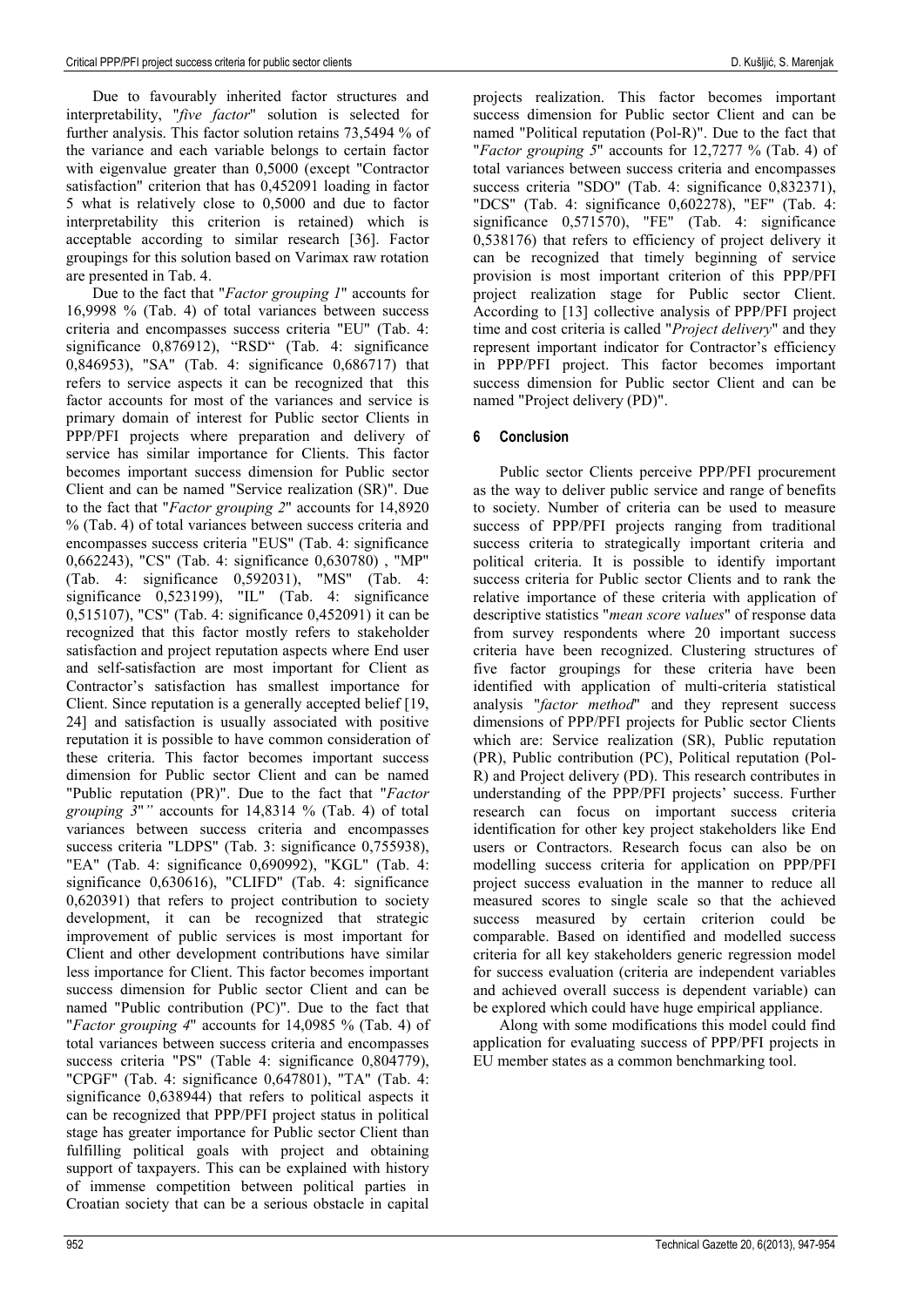#### **7 References**

- [1] European Commission // Guidelines for successful Public-Private-Partnerships: Brussels, 2003.
- [2] European Commission // Green paper on Public-private partnerships and community law on public contracts and concessions: Brussels, 2004.
- [3] Marenjak, S.; Skendrović, V.; Vukmir, B.; Čengija, J. Public-Private Partnership and its implementation in Croatia. // Građevinar. 59, 7(2007), pp. 597-605.
- [4] HM Treasury // PFI: meeting the investment challenge; HM Treasury Public Enquiry Unit: London, United Kingdom, 2003.
- [5] Ahadzie, D. K.; Proverbs, D. G.; Olomolaiye, P. O. Critical success criteria for mass house building projects in developing countries. // International Journal of Project Management. 26, (2008), pp. 675-687.
- [6] Shenhar, A. J.; Dvir, D.; Levy, O.; Maltz, A. C. Project success: A Multidimensional Strategic Concept. // Long Range Planning. 34, (2001), pp. 699-725.
- [7] Audit Commission // PFI in Schools, London, United Kingdom, 2003.
- [8] Association of Chartered Certified Accountants// Evaluating the operation of PFI in roads and hospitals; Research report no.84, The Association of Chartered Certified Accountants (ACCA): London, United Kingdom 2004.
- [9] PartnershipUK // Schools PFI Post-Signature Review by Partnership UK for Department for Education and Skills; Department for education and skills, Phase 2 Report: United Kingdom, 2005.
- [10] National Audit Office // Private Finance Projects; Report, London: United Kingdom, 2009.
- [11] Marenjak, S.; Horner, W. M.; El-Haram, M. Private investment in high-rise construction in Croatia. // Građevinar. 55, 7(2003), pp. 383-389.
- [12] Dillon, M. Operating PFI contracts problems, pitfalls and their solutions. // Construction study centre London, United Kingdom, 2010.
- [13] National Audit Office. // PFI: Construction Performance; National Audit Office, Report: London, United Kingdom, 2003.
- [14] Scottish Executive. // Output Specification Building our future: Scotland's school estate: Edinburgh, United Kingdom, 2004.
- [15] ISO/DIS 15686-5 // Building and constructed assets Service life planning – Part 5: Life cycle costing; International Organization for Standardization, 2004.
- [16] Jurčić, D. Varijabilnost financijskog stanja i rizika u funkciji utvrđivanja dužničkog kapaciteta projekta javnoprivatnog partnerstva; PhD Thesis, Faculty of Economics, University of Rijeka, Republic of Croatia, 2009.
- [17] Dixon, T.; Pottinger, G.; Jordan, A. Lessons from the private finance initiative in the UK: Benefits, problems and critical success factors. // Journal of Property Investment & Finance. 23, 5(2005), pp. 412-423.
- [18] Leach, G. The Private Finance Initiative IoD Policy Paper; Institute of Directors, London, United Kingdom, 2000.
- [19] Cambridge University Press; Cambridge Dictionaries Online: Cambridge, United Kingdom, 2011. URL: http://dictionary.cambridge.org/
- [20] Jugdev, K.; Muller, R. A retrospective look at our evolving understanding of project success. // Project management journal. 4, 36(2005), pp. 19-31.
- [21] Jacobson, C.; Choi, S. O. Success factors: public works and public-private partnerships. // International Journal of Public Sector Management. 21, 6(2008), pp. 637-657.
- [22] Chan, A. P. C. Framework for Measuring Success of Construction Projects; Report 2001-003-C-01 // School of

Construction Management and Property, Queensland University of Technology; Brisbane, Australia, 2001.

- [23] Diallo, A.; Thuillier, D. The success dimensions of international development projects: the perceptions of African project coordinators. // International Journal of Project Management. 22, (2004), pp. 19-31.
- [24] Oxford University Press; Oxford Dictionaries, Oxford, UK, 2011, URL: http://oxforddictionaries.com/
- [25] Lim, C. S.; Mohamed, M. Z. Criteria of project success: an exploratory re-examination. // International Journal of Project Management. 17, 4(1999), pp. 243-248.
- [26] Al-Tmeemy, S. M. H. M.; Abdul-Rahman, H.; Harun, Z. Future criteria for success of building projects in Malaysia. // International Journal of Project Management, 2010.
- [27] Chan, A. P. C. Determinants of Project Success in the Construction Industry of Hong Kong; PhD thesis, University of South Australia, 1996.
- [28] Lipovetsky, S.; Tishler, A.; Dvir, D.; Shenhar, A. The relative importance of project success dimensions. // R&D Management. 27, 2(1997), pp. 97-106.
- [29] Lam, E. W. M.; Chan, A. P.; Chan, D. W. M. Benchmarking success of building maintenance projects. // Facilities. 28, 5/6(2010), pp. 290-305.
- [30] Muller, R.; Turner, R. The influence of Project Managers on Project Success Criteria and Project Success by Type of Project. // European Management Journal. 25, 4(2007), pp. 298-309.
- [31] National Audit Office // Managing the relationship to secure a successful partnership in PFI projects, Report: London, United Kingdom, 2001.
- [32] House of Lords // Government Response to Report on Private Finance Projects and off-balance sheet debt, Committee of Economic Affairs, United Kingdom, 2010.
- [33] PartnerhipUK // Report on Operational PFI Projects by Partnership UK: United Kingdom, 2006.
- [34] Kušljić, D.; Marenjak, S. Evaluating success of public private partnership projects. // Građevinar. 63, 12(2011), pp. 1079-1085.
- [35] Smith Institute. // Public sector procurement and the public interest: United Kingdom, 2005.
- [36] Li, B.; Akintoye, A.; Edwards, P. J.; Hardcastle, C. Critical success factors for PPP/PFI projects in the UK construction industry. // Construction Management and Economics. 23, (2005), pp. 459-471.
- [37] Office of Government Commerce. // Green Public Private Partnerships: United Kingdom, 2002.
- [38] CBI // Building on success: The way forward for PFI; The Voice of business: United Kingdom, 2007.
- [39] Levinson, D.; Garcia, R. C.; Carlson, K. A framework for Assessing Public-Private Partnerships, Institutions and regulatory Reform in Transportation // Edward Elgar Publishers, 2006.
- [40] Marenjak, S.; Kušljić, D. Legal framework of publicprivate partnerships. // Građevinar. 61, 2(2009), pp. 137- 145.
- [41] Završki, I.; Kušljić, D. Methodology for construction industry knowledge and information management survey. //<br>Proceedings from  $7<sup>th</sup>$  International Conference Proceedings from  $7<sup>th</sup>$  International Conference Organisation, Technology and Management in Construction / Republic of Croatia, Zadar, 2006.
- [42] Agency for Public Private Partnership. // PPP Guide, Republic of Croatia, Zagreb, 2010.
- [43] HM Treasury. // Making savings in operational PFI contracts – DRAFT, London, United Kingdom, 2011.
- [44] Government of the Republic of Croatia // Strategic framework for Public private partnership development in Croatia, Ministry of Economy, Labor and Entrepreneurship, Republic of Croatia, 2009.